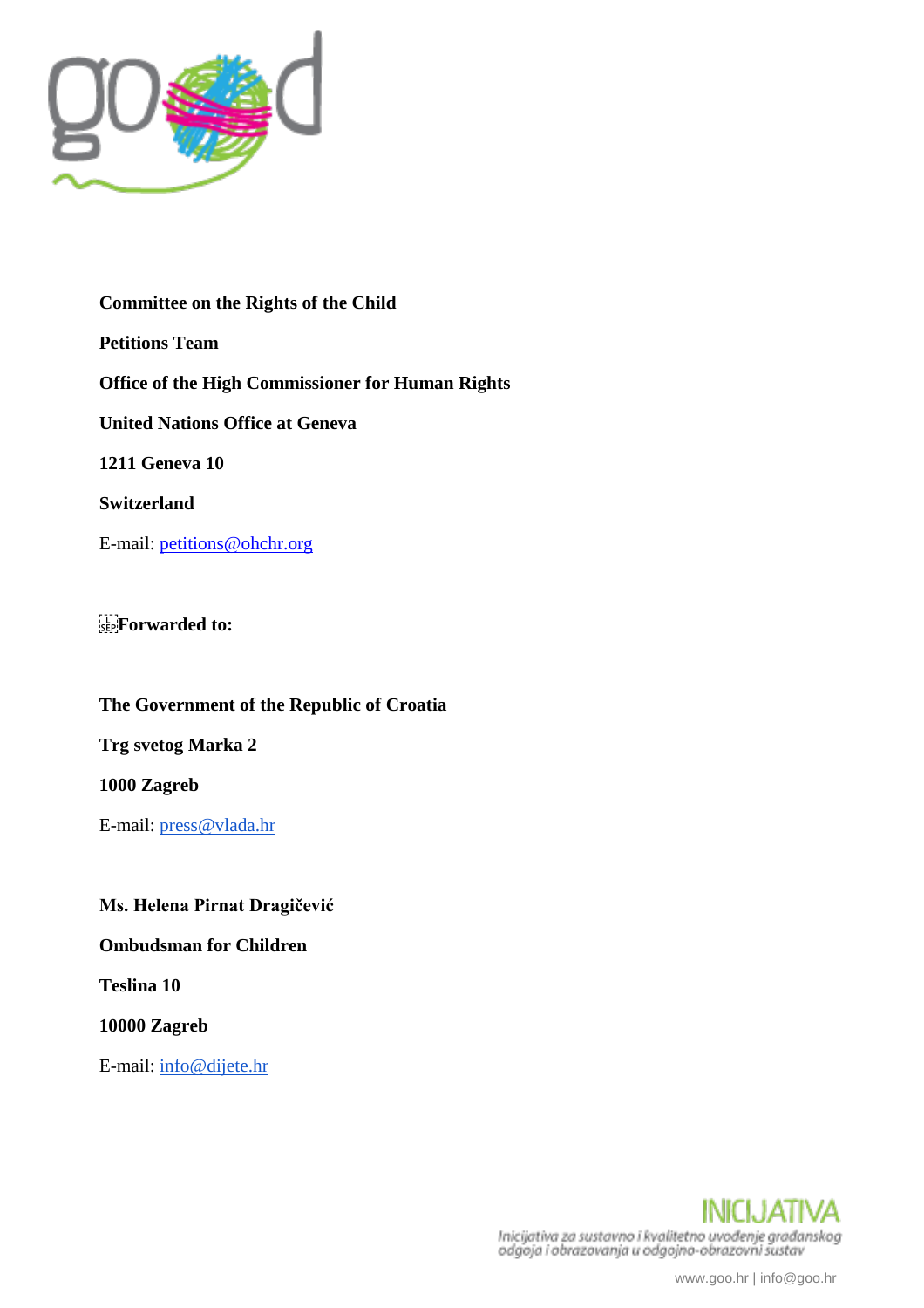

## **Information concerning the author of the communication:**

GOOD Initiative

Webpage: [www.goo.hr](http://www.goo.hr/)

Represented by:

Ms. Emina Bužinkić

E-mail: [emina.buzinkic@gmail.com](mailto:emina.buzinkic@gmail.com)

Ms. Antonija Petričušić

Email: apetricusic@pravo.hr

**Re.: Communication for consideration by the Committee on the Rights of the Child under the Optional Protocol to the Convention on the Rights of the Child on a communications procedure (OPIC) regarding the violation of the right of access to education and the discrimination against children whose mother tongue is not Croatian in the process of distance learning, based on the Optional Protocol to the Convention on the Rights of the Child on a communications procedure (»Official Gazette - International agreements« No. 2/2017)**

Respected Committee members,

This communication is being submitted by the GOOD Initiative, a citizens' initiative which advocates introduction of systematic and quality education for human rights and democratic citizenship in the educational system of the Republic of Croatia. We are hereby submitting the communication on behalf of the alleged victims. Although we are submitting the communication without the consent of all alleged victims, organizations that are members of this citizens' initiative are advocating for the rights of national minorities and the rights of asylum seekers and persons under the subsidiary protection.

We are submitting a complaint against the Republic of Croatia for the violations of Articles 28, 29 and 30 of the International Convention on the Rights of the Child (Official Gazette 12/93), pursuant to the provisions of the Optional Protocol to the Convention on the Rights of the Child on a communications procedure (Official Gazette - International Agreements No. 2/2017).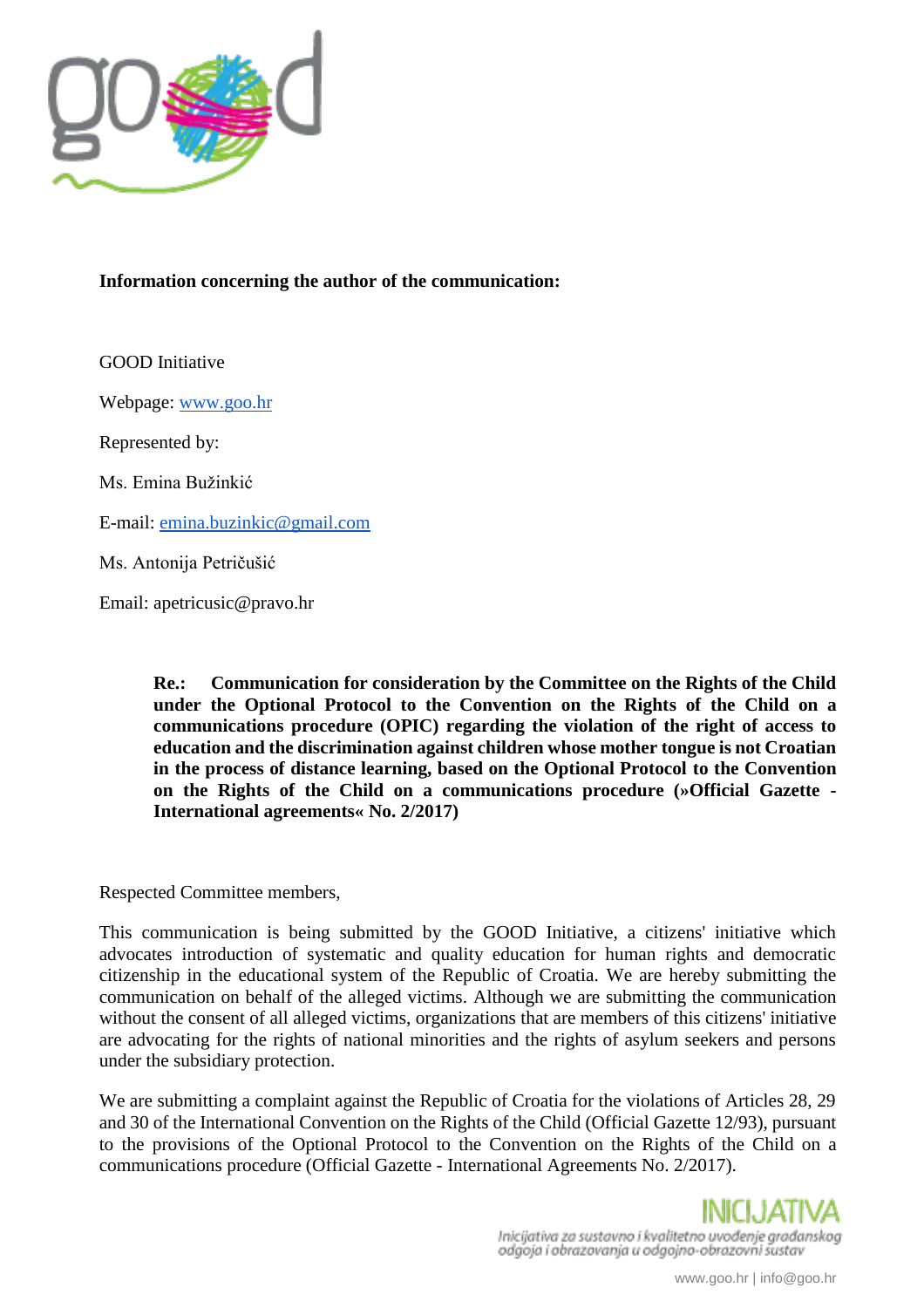

The complaint refers to the violation of the right of access to education and the discrimination against children whose mother tongue is not Croatian (members of national minorities, children asylum seekers, children under international protection, foreigners under subsidiary protection, children foreign nationals unaccompanied by their parents, children foreign nationals with irregular migration status and children migrants) in the process of conducting distance learning in the conditions of a declared epidemic in the territory of the Republic of Croatia.

## **Facts of the complaint and nature of the alleged violations of the Convention on the Rights of the Child:**

Starting from March 16, 2020, when the teaching in schools and preschool education institutions was suspended and the so-called distance learning was initiated, some of the children are completely or partially excluded from the educational process and thus the exercise of the right to equality in education is obstructed.

Affected children are of Roma and other national minorities for whom Croatian is not their first and mother tongue, and children refugees and migrants who do not speak Croatian or are not proficient enough in Croatian language. All children from these vulnerable groups are at risk of developmental and learning delays during this period.

We would like to bring to attention that all children in the Republic of Croatia exercise the right to education on the basis of the Constitution, international documents, especially the Convention on the Rights of the Child, and on the basis of a number of state laws. Education must be available to all on the basis of the constitutional principle of equality of all citizens. In addition, the Constitutional Act on the Rights of National Minorities in the Republic of Croatia, the Law on Education in the Language and Script of National Minorities, the Law on International and Temporary Protection, and the Law on Education in Primary and Secondary School require that children from minority groups or children of applicants for the international protection, asylum seekers, aliens under subsidiary protection and aliens under temporary protection must be provided with all educational rights.

Despite the requests of experts and minority associations who addressed the Ministry of Science, Croatian Radio and Television and ombudswomen in the weeks after the suspension of classes in schools and preschool education, children of national minorities were not provided with appropriate educational content in the same form and format as the one for the children that are Croatian citizens from the majority ethnic group. Thus, preparatory or supplementary classes of the Croatian language, which would enable this group of children equal access to education, have not started as part of the television mediated educational programs "School on Channel 3".

We consider such governmental practice to be detrimental to social cohesion, as enabling minority subjects to take place in the "School on Channel 3" programme, the entire population would have the opportunity to become aware of the ethnic diversity of their society, while persons belonging to national minorities could be recognize and affirm themselves as an integral part of that same society. Thus, in these extraordinary circumstances of the pandemic, an important integration opportunity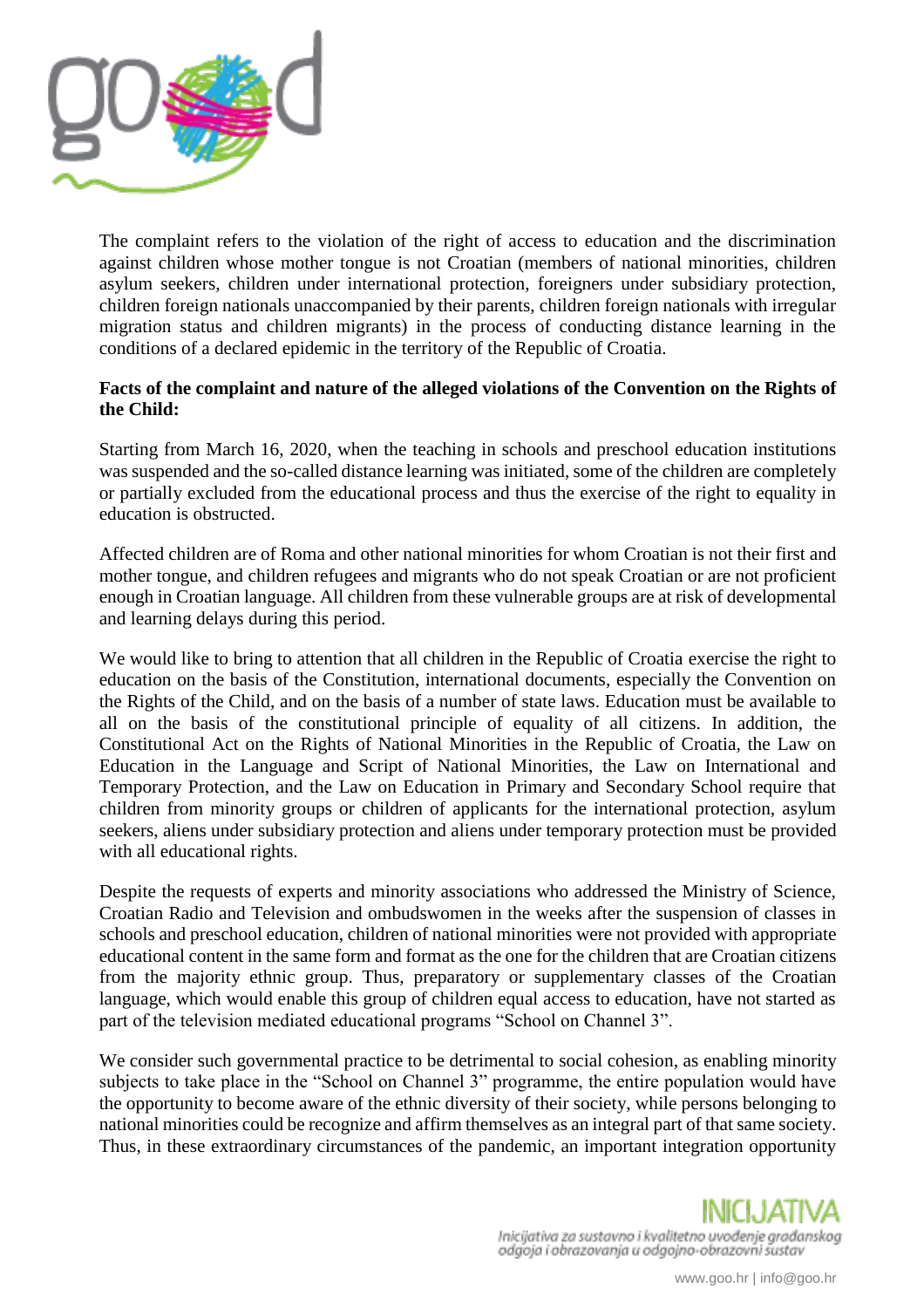

was missed, in a society where research indicates growing xenophobia and intolerance towards members of national minorities and people with refugee and migrant experience.

Apart from the fact that distance learning failed to provide preparatory or supplementary Croatian language classes to certain categories of children through public television, the same form of teaching is discriminatory towards children from these vulnerable groups because it did not consider the deprived socio-economic conditions in which they live. Namely, children of Roma, Serbian, Arab or other ethnic origin and those with refugee or migrant experience often live in conditions of poverty and other disadvantaged conditions. Some children do not have material provisions (electricity supply, TV, sufficient number of tablets and computers in poorer families and / or families with more children) and other basic conditions for work such as a desk and a quiet learning corner, in order to participate in distance learning. For some children, generally from the most socioeconomically disadvantaged families, family members cannot provide the necessary support in mastering educational material.

We wish to stress that children attending preschool programs, especially those from vulnerable groups, according to a series of studies, benefit the most from inclusion in quality preschool programs. This applies in particular to children from national minorities and asylum seekers which were not included in the programs of pre-school education institutions (kindergartens), and which should have been included in pre-school programs for the legally prescribed minimum of 250 hours. These children have lost that opportunity and will potentially lag behind other children when they start school next year.

In accordance with Croatian legal regulations, race, ethnic origin and citizenship represent the grounds on which discrimination is prohibited, and restrictions of access to education for children belonging to certain ethnic groups cannot be objectively justified, could not be aimed at a legitimate goal and certainly do not ensure protection of the best interests of the child, therefore they are essentially discriminatory.<sup>[17]</sup>Recently published statement by the United Nations Network on Racial Discrimination and the Protection of Minorities of April 29, 2020 emphasizes the commitment to combat discrimination and protect minorities during the Covid-19 pandemic, as negative phenomena such as racism and discrimination are more prevalent toward members of racial, ethnic and religious minorities during the COVID-19 pandemic. Thus, the United Nations Network on Racial Discrimination and Protection of Minorities reminds that it is not the time for further divisions, but for solidarity and inclusion of the underprivileged.

## **The steps taken to exhaust domestic remedies before submitting this communication the Committee on the Rights of the Child:**

A number of actions were taken to exhaust available domestic remedies, having in mind predominantly attempts at administrative and programme remedies. The main addressee was the Ministry of Science and Education as well as other public institutions including the Ombudswoman for Children, the Ombudswoman, the Government's Office for Human Rights and the Rights of National Minorities, the Council for National Minorities, the representatives of the national minorities in the Parliament, etc.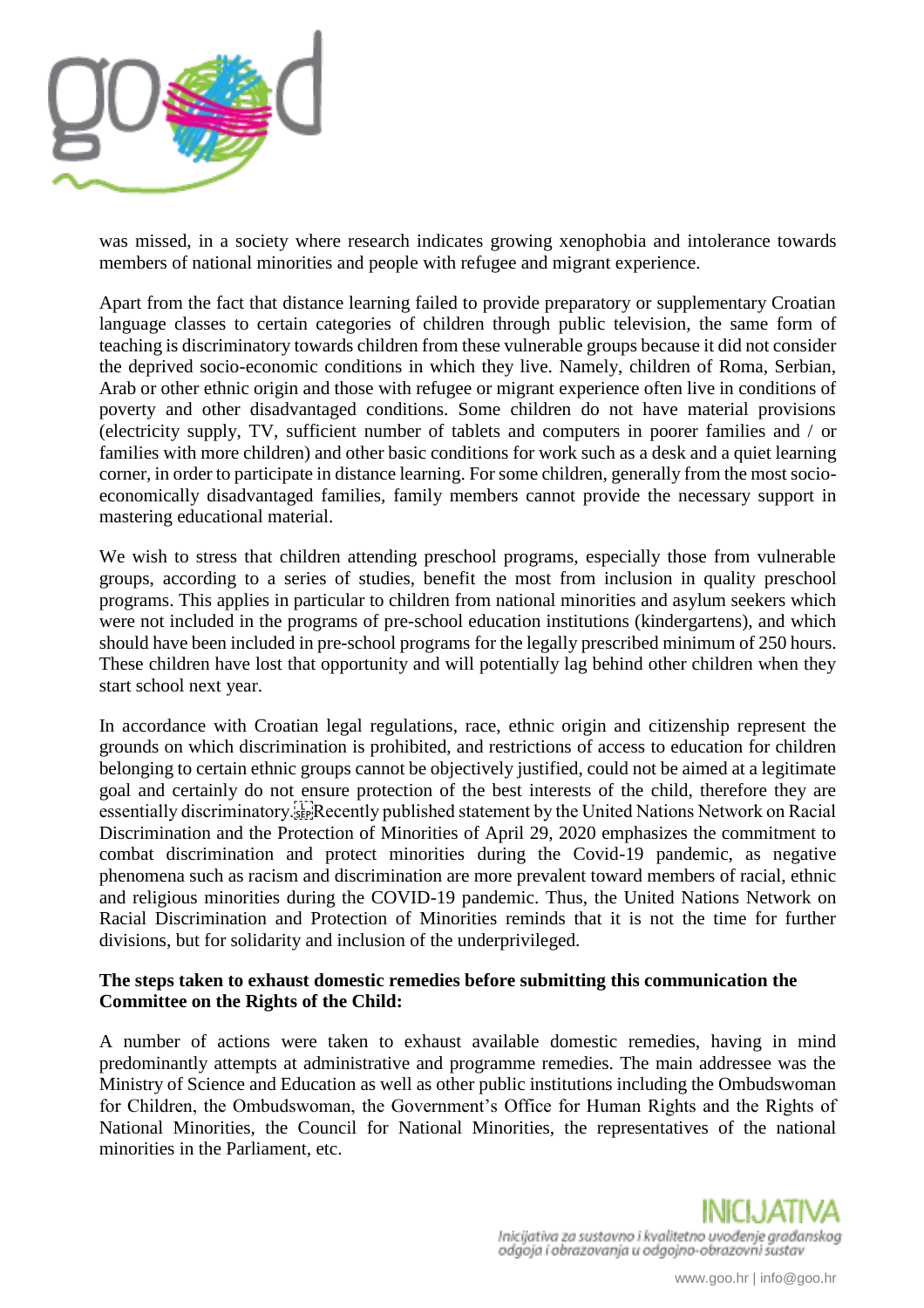

1. Complaint on violation of children's rights based on the decisions of the Ministry of Science and Education on the organization and design of distance learning submitted by Ms. Antonija Petričušić to the Ombudswoman for Children pointing out the breech of children's right in the distance learning and the discrimination of certain categories of children in the newly established model of education, dated 28 March 2020

2. Ombudswoman for Children issued Letter to the Minister of Education and Science warning about the discrimination of certain categories of children following the complaint on violation of children's rights submitted by Ms. Antonija Petričušić, dated 31 March 2020

3. Request submitted by Ms. Antonija Petričušić, member of the Advisory Committee on the Council of Europe Framework Convention for the Protection of National Minorities in Croatia, to the Ministry of Science and Education and the Croatian Radiotelevision (public broadcaster) with a request to provide education of Croatian language to children who are non-native speakers in the Croatian language over the public broadcasting service which had been providing virtual classes for primary school students since the beginning of the lockdown, dated 29 March 2020

4. Response by Marko Košiček, Ph.D., Chief Advisor to the Minister of Science and Education to the request submitted by Ms. Antonija Petričušić to to the Ministry of Scence and Education and the Croatian Radiotelevision to provide education of Croatian language to children who are non-native speakers over the public broadcasting service. The Chief Advisor to the Minister of Science and Education asked in this email the minority expert Ms. Antonija Petričušić to submit "concrete proposals to help, upgrade and expand the currently available concept of distance education" that would involve children to whom Croatian language is not a mother tongue, dated 30 March 2020

5. Response of Ms. Antonija Petričušić to the Chief Advisor to the Minister of Science and Education Mr. Marko Košiček, detailing legislative grounds for the organization of lectures of the Croatian language for non-native speakers during the pandemic lockdown and education in the languages of national minorities, including a comprehensive list of organizations and experts that are able to assist in production of a programme of this kind, dated 1 April 2020

6. Deputy Ombudswoman Letter to the Ombudswoman for Children, backing the request submitted by Ms. Antonija Petričušić dated 29 March 2020 pointing towards discrimination of certain categories of Roma children and children of asylum seekers are being discriminated in the distance learning education, dated 1 April 2020

7. Request submitted by Ms. Nina Čolović on behalf of the Serb National Council to the Ministry of Science and Education, the Croatian Radiotelevision (public broadcaster) and the Education and Teacher Training Agency with a request to establish educational programme in the Serbian language in the programme of the public broadcaster delivered during the COVID-19 pandemic, dated 14 April 2020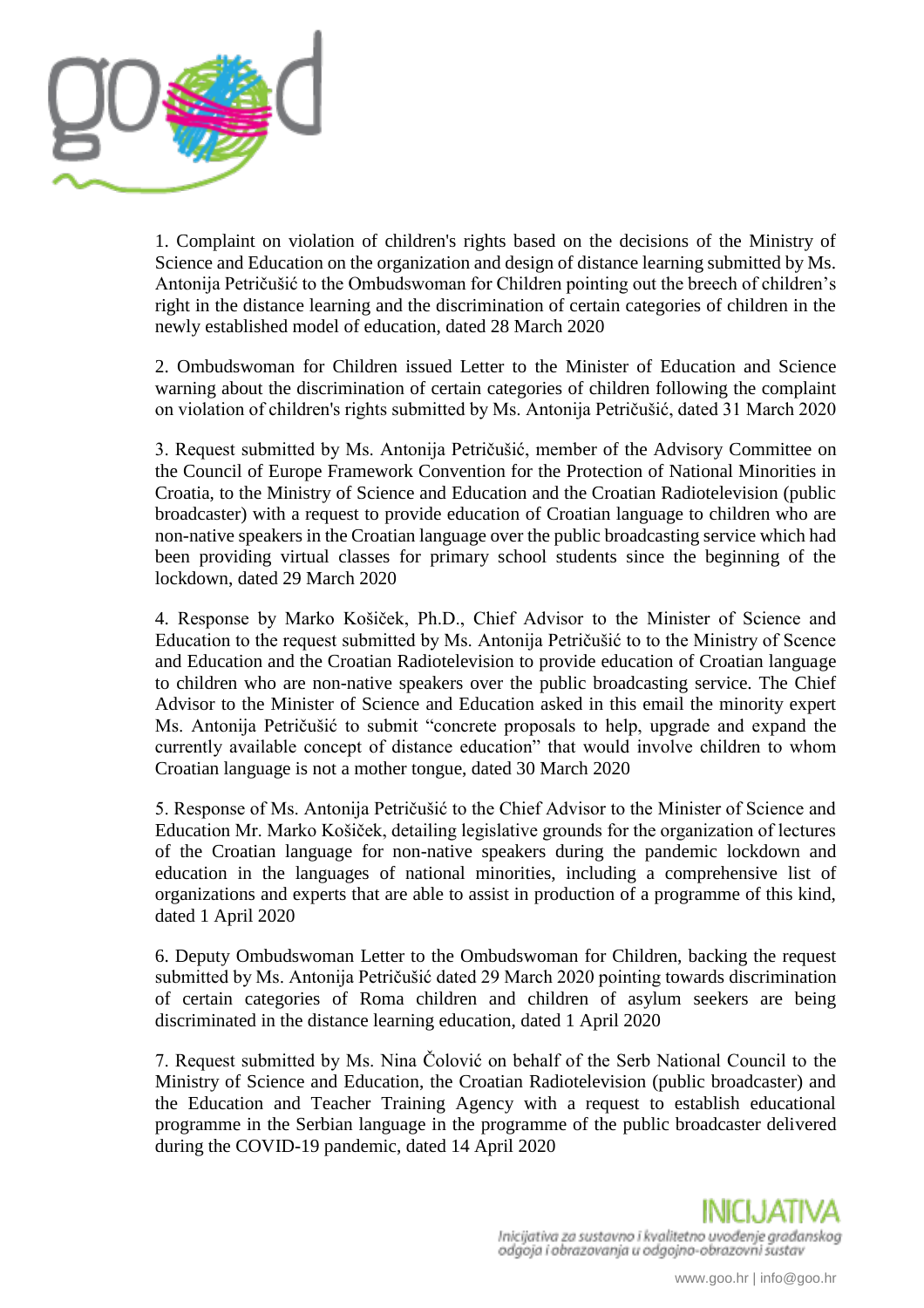

8. Ombudswoman response to Serb National Council, dated 20 April 2020

9. The letter submitted by the GOOD Initiative to the Minister of Education and Science and to the Ombudswoman for Children asking why some children in Croatia in the distance learning education have been left behind, dated 24 April 2020

10. Request of the Ombudswoman for Children to the Minister of Education and Science following the motion of the GOOD Initiative to provide protection of rights and interests of children in the distance education, dated 15 May 2020

11. Open letter by the GOOD Initiative, Are You Syrious?, Serb National Council and Croatian Roma Youth organisation asking why some children in Croatia have been left behind in the distance learning education, dated 19 May 2020

All of the above documents are provided in addition to this communication, in Croatian language.

No decisions issued by the authorities in question are provided because the authorities failed to address numerous complaints and requests to provide education for children belonging to national minorities, refugees, asylum seekers and children under subsidiary protection.

Although it might be considered that we had not exhausted all available domestic remedies because we have not filed a complaint to the domestic court, we are nevertheless submitting this communication considering that a judicial procedure before the national court in this matter would unduly prolong the establishment of human rights violation.

Since Croatian authorities have failed to include children whose mother tongue is not Croatian in the educational process through distance learning, some categories of children are therefore discriminated against, while equal basic education is not provided for all children in the Republic of Croatia. We therefore demand that you act and warn the Croatian Government to provide and organize quality, inclusive and comprehensive education for children of Roma and other national minorities for whom Croatian is not their first and mother tongue as well as for children refugees and migrants, taking into account the specific needs of these particularly vulnerable groups.

Sincerely,

Quingrizinnic Antonya Petricuña

Emina Bužinkić Antonija Petričušić

Inicijativa za sustavno i kvalitetno uvođenje građanskog odgoja i obrazovanja u odgojno-obrazovni šustav

www.goo.hr | info@goo.hr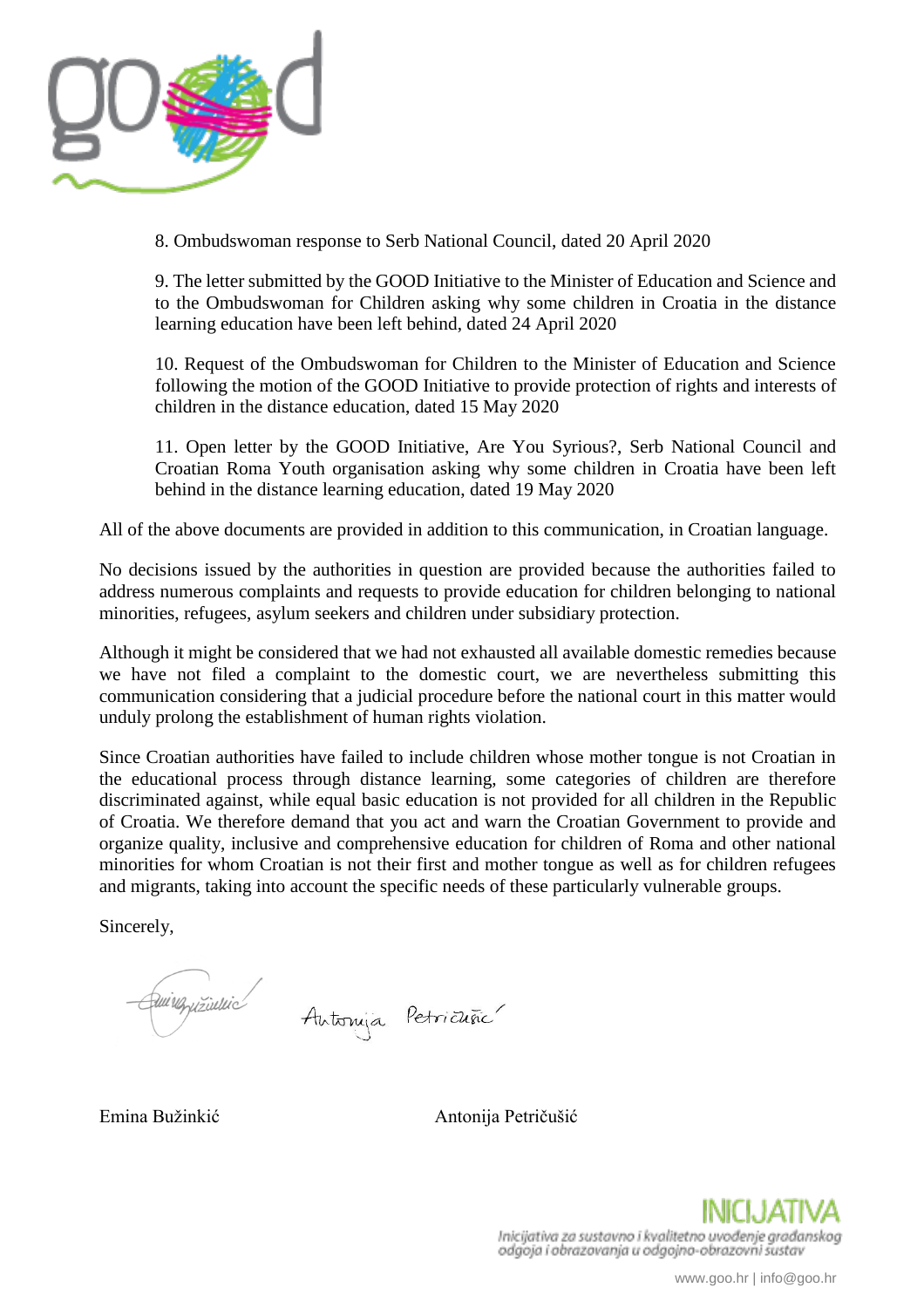

In Zagreb, June 3, 2020

## **Relevant international and domestic legislation:**

Constitution of the Republic of Croatia (Official Gazette« No 85/2010.)

The UNESCO's Convention against Discrimination in Education

Convention on the Rights of the Child (»Official Gazette - International agreements« No 12/1993)

Optional Protocol to the Convention on the Rights of the Child on a communications procedure (»Official Gazette - International agreements« No 2/2017)

National Strategy on the Rights of Children in the Republic of Croatia for the period 2014–2020

Constitutional Act on the Rights of National Minorities (Official Gazette No 155/2002)

Law on the Education in the Language and Script of National Minorities (»Official Gazette« No 51/00 and 56/00)

Act on the Ombudsman for Children (»Official Gazette« No 73/2017)

Act on International and Temporary Protection (Official Gazette« No 70/15, 127/17)

Primary and Secondary School Education Act (Official Gazette« No 87/08, 86/09, 92/10, 105/10, 90/11, 5/12, 16/12, 86/12, 126/12, 94/13, 152/14, 07/17, 68/18, 98/19)

Act on Preschool Education (Official Gazette« No 10/97, 107/07, 94/13, 98/19)

Decision on the suspension of teaching in the institutions of higher education, secondary and primary schools, suspension of regular functioning of pre-school education institutions and the establishment of distance learning (Official Gazette, No 29/20)